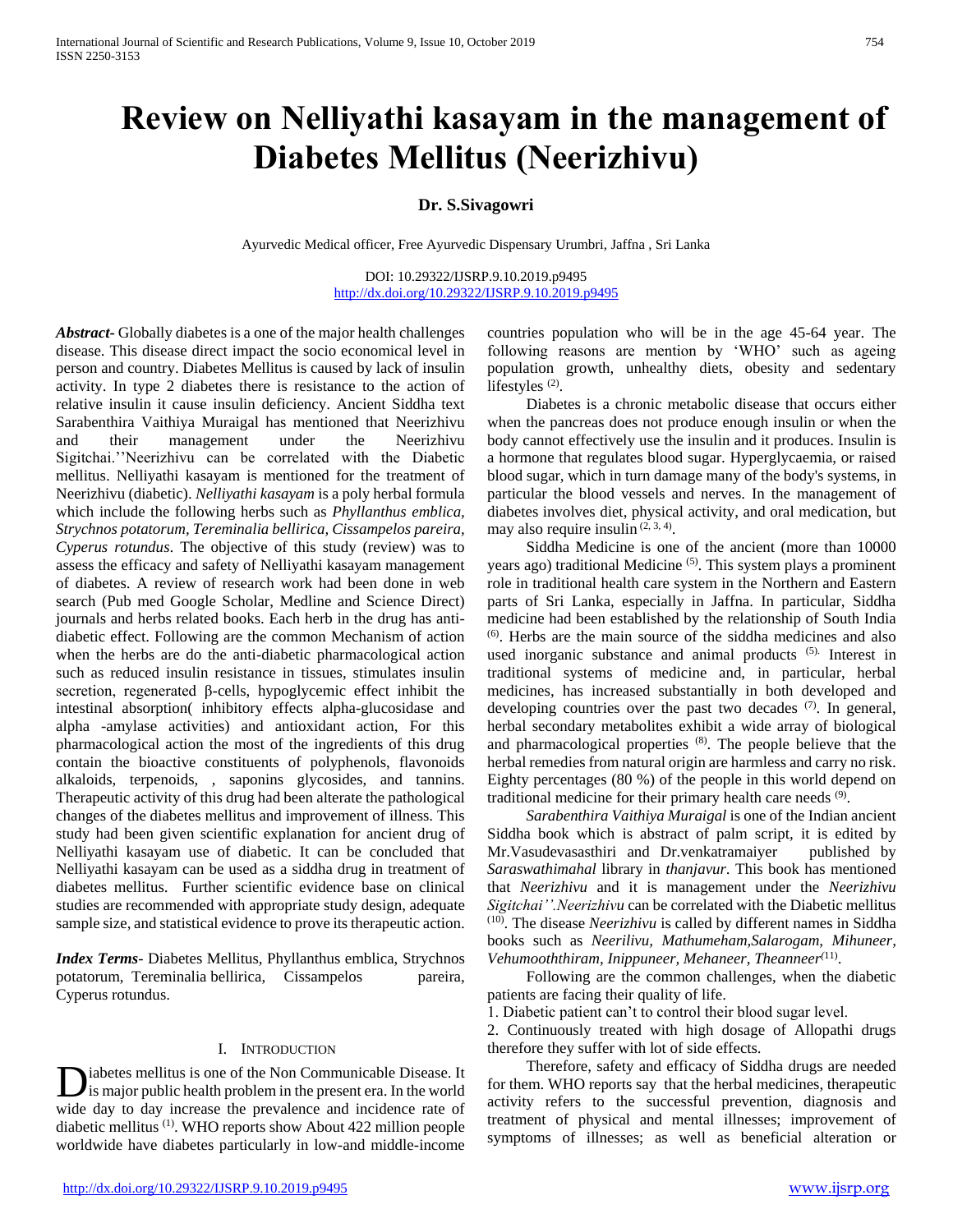regulation of the physical and mental status of the body. However, scientific research is needed to provide additional evidence of its safety and efficacy<sup>(9)</sup>.

 *Nelliyathikasayam* is mentioned for the treatment of *Neerizhivu* (diabetic). *Nelliyathikasayam* is a poly herbal formula which includes the following herbs such as *Phyllanthus emblica, Strychnos potatorum, Tereminaliabellirica, Cissampelos pareira, and Cyperus rotundus* .All these herbs are easily available. Any institution can simply producing these drugs and increase the patient benefit with less expensive. To the best of our knowledge, there are no previous studies done in this drug and relevant information's are also not available. In other way thus this review for evidence base study if this drug is found to be effective for- *Neerizhivu*. The objective of this study was to assess the efficacy and safety of *Nelliyathikasayam* management of diabetes. Therefore, this study review will be scientific evident base of its safety and efficacy. This study will provide suggestions to the based on the results obtained.

## II. METHODOLOGY

 A review of research work had been done in web search (Pub med Google Scholar, Medline and Science Direct) journals and herbs related books. Following key words had been used in this study anti-diabetic effect of *Phyllanthus emblica, Strychnospotatorum,Tereminaliabellirica,*

*Cissampelospareira, Cyperusrotundus*. A totally 50

scientific papers had been review for this study which were published from 2000 to 2019.

## III. RESULT AND DISCUSSION

 Majority of the articles were in review and animal studies. According this search all ingredients of *Nelliyathikasayam* herbs (*Phyllanthus emblica, Strychnos potatorum,Tereminalia bellirica, Cissampelos pareira, and Cyperus rotundus*) have anti-diabetic effect. These herbal secondary metabolites exhibit the antidiabetic effect in through various multiple mechanisms of action. As show in the table (2.2) describe in the herbs detail, description, phytochemicals, and mechanism of action which ingredients of *Nelliyathi kasayam*.

 Diabetes Mellitus is caused by lack of insulin activity. Commonly this is the result of diminished production of insulin. In type 2 diabetes there is resistance to the action of insulin i.e there is a relative insulin deficiency. Following are the main results when the lack of insulin such as Inability to control carbohydrate metabolism, increased fat catabolism, and increased catabolism of amino acids prevents proper protein synthesis (12). As show in diagram (2.1) accommodates aetiology and pathology of the diabetes mellitus were correlate the pharmacological action of drugs. The treatment is in contrast to nature and temperament of the disease. Therefore the elimination of the root cause is the main treatment regime.

### **The table (2.2) describe in the herbs which ingredients of Nelliyathi kasayam**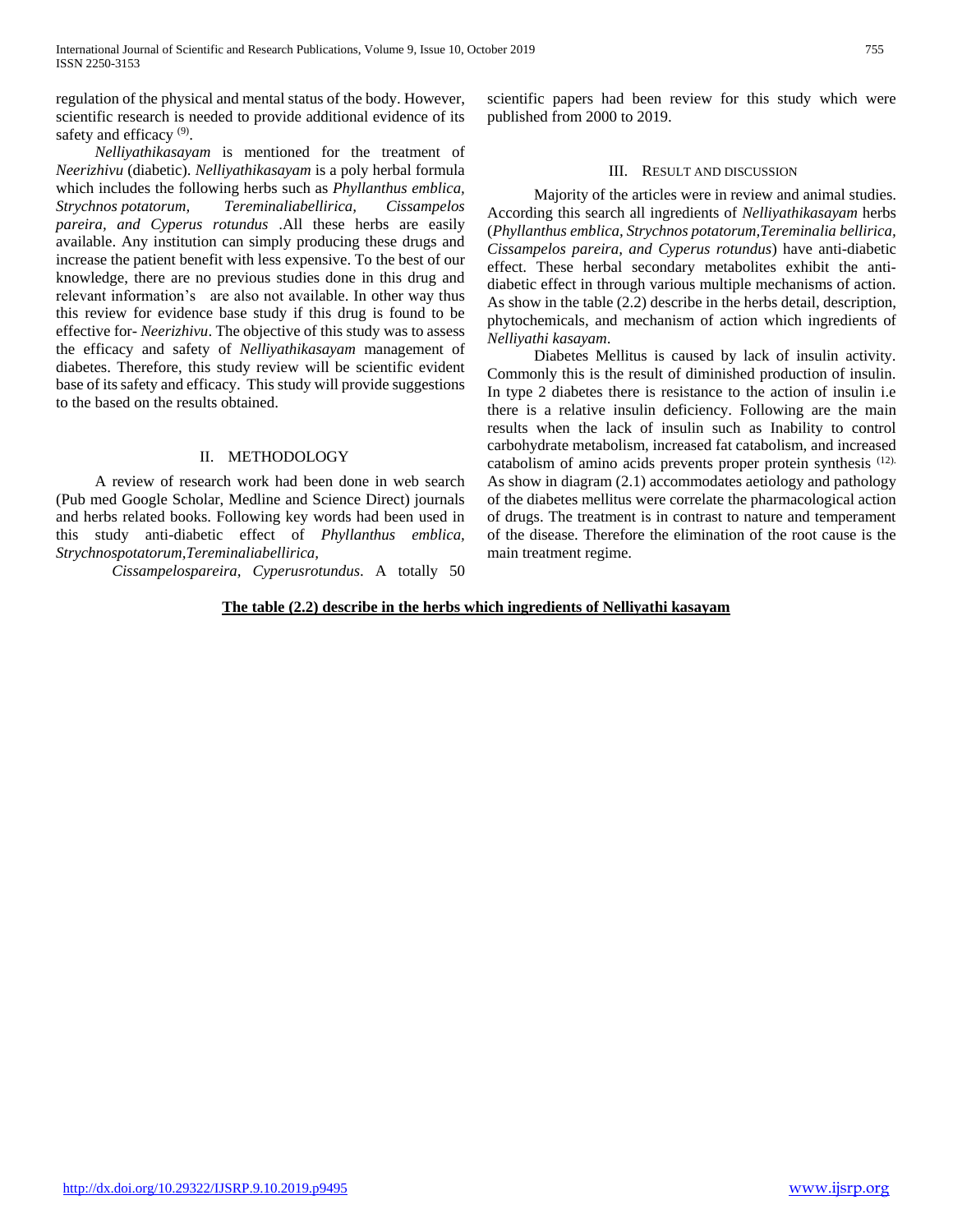| <b>Botanical</b>             | Phyllanthus                           | <b>Strychnos</b>                   | Tereminalia                          | Cissampelos                         | Cyperus rotundus                         |
|------------------------------|---------------------------------------|------------------------------------|--------------------------------------|-------------------------------------|------------------------------------------|
| name                         | emblica                               | potatorum                          | bellirica                            | pareira                             |                                          |
| Family                       | Euphorbiaceae                         | Loganaceae                         | Combretaceae                         | Menispermaceae                      | Cyperaceae.                              |
| Name                         |                                       |                                    |                                      |                                     |                                          |
| Tamil:-                      | Nelli                                 | Tetta                              | Tanri                                | Ponmusueddi,                        | Koori                                    |
| English:-                    | Embilc                                | Cleaning<br>nut                    | Bellericmyrobala                     | Velvet-leaf                         | Coco-grass                               |
| Sinhala:-                    | myrobalan tree<br>Ambulla             | tree<br>Ingini                     | n<br>Bulu                            | Diyanmitta                          | Muisthka $(17)$                          |
| Description                  | Tree(about<br>10 <sub>m</sub>         | $\mathbf{A}$<br>small              | A large deciduous                    | perennial climber                   | Perennial weed with                      |
|                              | in high) spreading                    | moderate sized                     | tree with straight                   | leaves<br>simple                    | slender,<br>scaly                        |
|                              | branches<br>leaves                    | with<br>tree<br>a                  | buttressed trunk.                    | alternative, ovate-                 | creeping rhizomes,                       |
|                              | single alternative                    | blackish<br>grey                   | long                                 | orbicular                           | The<br>tubers<br>are                     |
|                              | very numerous <sup>(17)</sup>         | corky barks                        | Leaves<br>simple                     | Flowers<br>small                    | externally blackish                      |
|                              |                                       | Leaves simple                      | alternate without                    | unisexual                           | in<br>colour<br>and                      |
|                              |                                       | opposite<br>$7.5 -$                | stipules placed at                   | Rootstock woody,                    | reddish<br>white                         |
|                              |                                       | $12.5$ cm long<br>Seeds:- black 1- | the<br>ends<br>of<br>branches' 10-20 | perennial <sup>(19)</sup>           | inside, The stems<br>grow to about 25 cm |
|                              |                                       | 2 cm diameter,                     | cm long                              |                                     | tall and the leaves                      |
|                              |                                       | circular bluntly                   | Fruit ;- brownish-                   |                                     | linear,<br>dark<br>are                   |
|                              |                                       | (18)                               | yellow tomentum                      |                                     | green $^{(20)}$ .                        |
|                              |                                       |                                    | stone large woody                    |                                     |                                          |
|                              |                                       |                                    | with a large seed                    |                                     |                                          |
|                              |                                       |                                    | cavity <sup>(17)</sup>               |                                     |                                          |
| Distr ibution                | India,<br>malay                       | Ceylon                             | Ceylon                               | Tropical<br>and                     | tropical, subtropical                    |
|                              | China,                                | (North, central,                   | (kurunegala, Gal-                    | subtropical India,                  | and<br>temperate                         |
|                              | Ceylon(very<br>common)                | province),<br>India,               | India,<br>oya).<br>Barma, Malaya     | Ceylon, Singapore,<br>Philippine    | In Asia<br>regions<br>Ceylon(very        |
|                              |                                       |                                    |                                      |                                     |                                          |
|                              |                                       |                                    |                                      |                                     |                                          |
|                              |                                       | Myanmar;                           |                                      |                                     | common)                                  |
| part used                    | Fruit                                 | seeds                              | Fruit                                | Leaves                              | Rhizome                                  |
| phytochemical<br>$\mathbf S$ | Carbohydrates, Vi<br>tamin C, amino   | Alkaloids(diab<br>oline),          | polyphenolic<br>(gallic<br>acid,     | phenols,<br>tannins,<br>flavonoids, | flavonoids, tannins,<br>glycosides,      |
|                              | acids,<br>minerals.                   | flavonoids,                        | ellagic acid, and                    | alkaloids,                          | furochromones,                           |
|                              | polyphenol                            | glycosides,                        | chebulagic acid)                     | terpenoids, sterols,                | monoterpenes,                            |
|                              | (Ellagic                              | lignins,                           | triterpinoids                        | and<br>reducing                     | sesquiterpenes,                          |
|                              | acid)flavonoids,H                     | phenols,                           | (arjungenin,                         | sugars. Potassium,                  | sitosterol, alkaloids                    |
|                              | ydrolysableTanni                      | saponin, sterols                   | bellericagenin                       | calcium, and iron                   | saponins,                                |
|                              | ns,                                   | triterpenes,                       | and belleric acid                    |                                     | terpenoids, essential                    |
|                              | Alkaloids(Phylla                      | mannogalactan                      |                                      |                                     | oils,<br>starch,                         |
|                              | ntine,                                | s and tannins                      |                                      |                                     | carbohydrates,                           |
|                              | Phyllembein,<br>Phyllantidine)        |                                    |                                      |                                     | protein,<br>separated<br>amino acids     |
|                              | (13, 14)                              |                                    |                                      |                                     |                                          |
|                              |                                       |                                    |                                      |                                     |                                          |
| Mechanism of                 | inhibitory effects                    | Secretion<br>of                    | Reduced<br>insulin                   | It<br>stimulates                    | inhibitory<br>effects                    |
| action                       | against<br>both                       | insulin<br>by                      | resistance,                          | insulin<br>secretion                | against both alpha-                      |
|                              | alpha-glucosidase                     | inhibiting<br>the                  | Antioxidant                          | from the remnants                   | glucosidase<br>and                       |
|                              | and<br>alpha-                         | opening of the                     | action,                              | of $\beta$ -cells or from           | alpha-amylase                            |
|                              | amylase<br>activities <sup>(15)</sup> | $K+$<br>ATP<br>sensitive           | regeneration of $\beta$ -            | regenerated<br>$\beta$ -            | activities<br>antioxidant                |
|                              | inhibitory action                     | channel(32)                        | cells, (22, 23)                      | cells(26)                           | activity(31)                             |
|                              | lipase $(16)$<br>of                   |                                    |                                      |                                     |                                          |
|                              | antioxidant                           |                                    |                                      |                                     |                                          |
|                              | activity                              |                                    |                                      |                                     |                                          |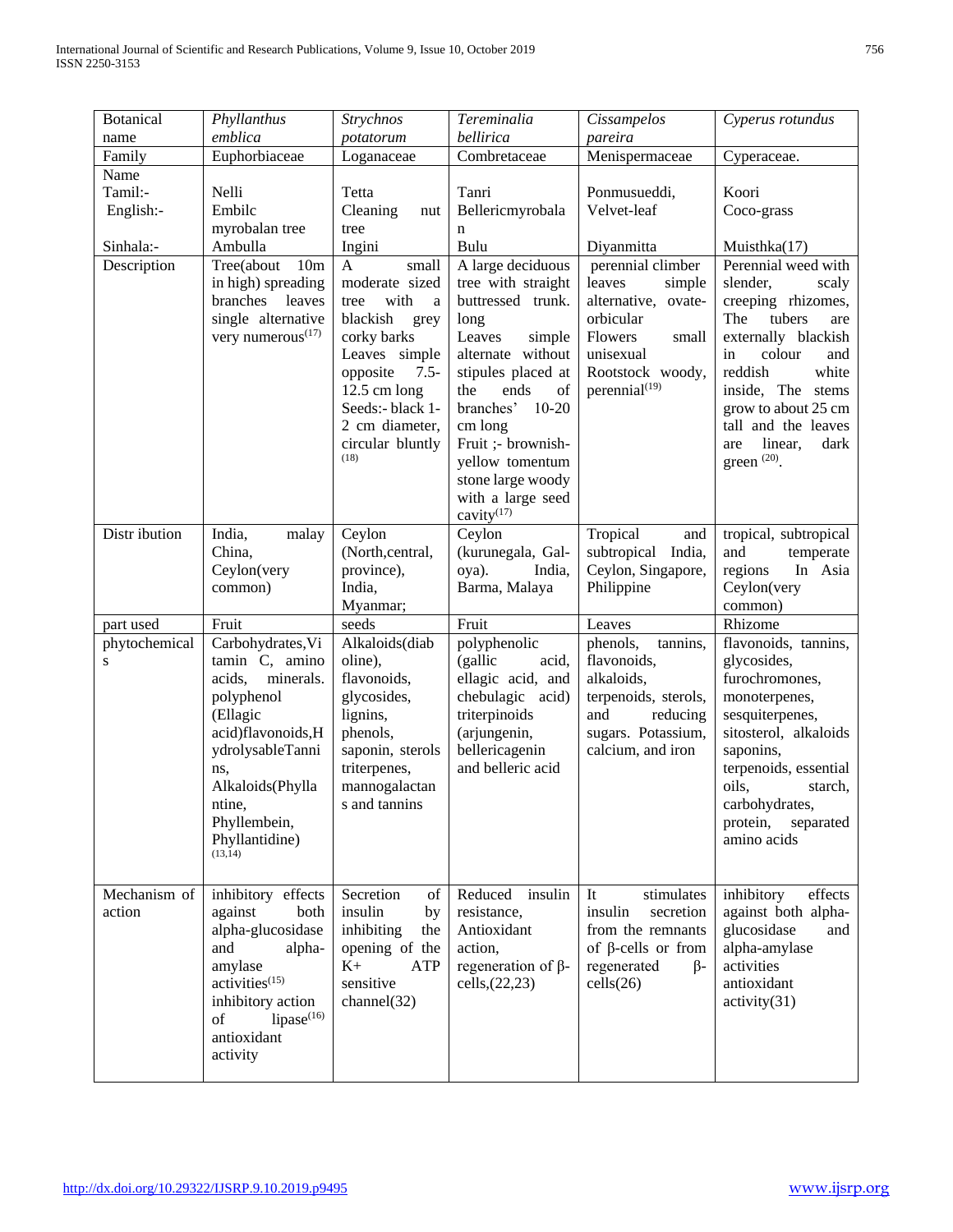## **The diagram (2.1) accommodates the aetiology, and pathology of the diabetes mellitus were correlate the pharmacological action of drugs.**



## *Phyllanthus emblica*

Anti-diabetic effect is in the *Phyllanthus emblica*. Sultana.et.al (2014) confirmed that the ethanolic extracts of fruit of *Phyllanthus emblica* has significant anti-diabetic effect. It is endowed with reduction of sucrose absorption and partly related to inhibition of disaccharides activity in the gut (21).Krishnaveni.et.al also reported ethanolic extracts of fruit of *Phyllanthus emblica* has anti-diabetic action<sup>(13)</sup>. Bashir.et.al(2018) evaluated the Antioxidant and Antidiabetic activity of ethanolic extract of dry fruits of Phyllanthus emblica and the result indicated the presence of carbohydrates, tannins, phenols, alkaloids, flavonoids, saponins, glycosides, amino acids and proteins.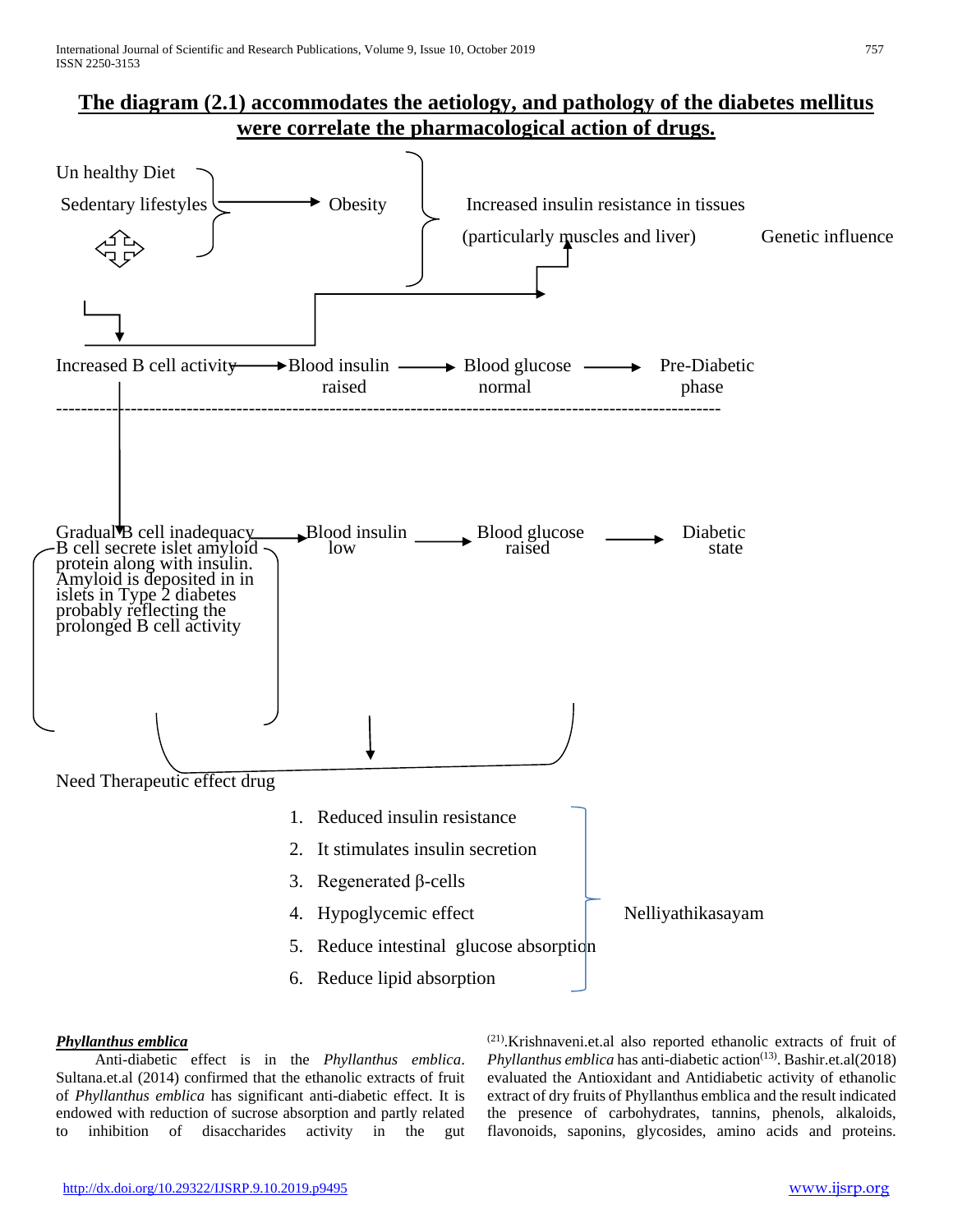phenolic and flavonoid contents observed that Phyllanthus emblica is a potent antioxidant and antidiabetic agent<sup>(36)</sup>. Srinivasan.et.al (2018) was reported the methanolic extracts of Phyllanthus emblica has major constituent Antidiabetic properties of quercetin. quercetin is a potential drug with anti-diabetic and anti hyperglycemic action mediated by changes in the levels of glucose, cholesterol, and triglycerides as indicated by in silico and in vivo studies<sup> $(37)$ </sup>. Fatima.et.al (2017) reported the Phyllanthus emblica can act as potent Anti-diabetic agent as it has active constituent, ellagic acid. Ellagic acid in Phyllanthus emblica exerts anti-diabetic activity through the action on  $\beta$ -cells of pancreas that stimulates insulin secretion and decreases glucose intolerance<sup>(38)</sup>.

## *Terminalia belerica*

Ellagic and gallic acid are major ingredients of *Terminalia belerica*. It has antioxidant activity it may be possible that these extracts may reduce the effect of inflammatory cytokine release during diabetes which may be one of the causative agents for the tissue distruction and insulin resistance (22). The hot water extract of *Terminalia bellirica* fruit active ingredients has gallic acid. It is the responsible for the inhibition of pancreatic lipase activity and suppression of the absorption of meal  $(23)$ .

Latha et.al was carried out the animal and laboratory study. The compound was identified as gallic acid. Gallic acid was administered to streptozotocin (STZ)-induced diabetic male wistar rats at different doses for 28 days. Plasma glucose level was significantly ( $p < 0.05$ ) reduced in a dose-dependent manner. Histopathological examination of the pancreatic sections showed regeneration of β-cells in addition, significantly decreased serum total cholesterol, triglyceride, LDL-cholesterol, urea, uric acid, and creatinine at the same time markedly increased plasma insulin of diabetic rats. (24)

Another study with alloxan – induced rats given ethanolic extract of *Terminalia belerica* suspended in water has shown significant decrease of the blood glucose (from 6th day of administration), as well as Oxidative stress produced by  $\alpha$ lloxan $(25)$ .

## *Cissampelos pareira*

Basumata.et.al (2012) conducted an animal study to evaluate the anti-diabetic potential of *Cissampelos pareira* leaf extract. Fructose-aloxan-induced diabetic rats have shown the anti-diabetic effect. It stimulates insulin secretion from the remnants of β-cells or from regenerated β-cells. Light microscopic studies using Aldehyde-fuchsinstaining technique showed significant higher islet volume and β-cells granulation scores in the *Cissampelospareira* treated diabetic rats compared to diabetic control rats (26) .

Shanker.et .al(2013) was carry out animal study to the assessment of anti-diabetic effect of *Cissampelospareira* leaf extract and results support the medicinal uses of *Cissampelospareira* leaf in the treatment of diabetic<sup>(27)</sup>.Other in vivo studies done by Piero.et,al (2015).The result show that the hypoglycemic activities and safety of *Cissampeols pareira*<sup>(28)</sup> *Cyperusrotundus*

Another study with streptozotocin-induced mice given, ethanolic extract of *Cyperusrotundus* rhizomes has shown significant anti-diabetic activity, improvement in body weight, and reduction in elevated biochemical parameters such as SGPT, SGOT, cholesterol, and triglyceride levels <sup>(29)</sup>.

Raut.et.al evaluate the Anti-diabetic activity of hydroethanolic extract of rhizomes of *Cyperusrotundus* and the result conform the Anti-diabetic activity of *Cyperusrotundus*. This antihyperglycemic activity can be attributed to its antioxidant activity as it showed the strong 11-diphenyl-2-picryihydrazyl (DPPH) radical scavenging action (30).

Tran.et.al was conducted a laboratory study to Identification of Phytochemical from methanol extract compounds of *Cyperus. rotundus* rhizomes responsible for the inhibition of Alphaglucosidase and alpha-amylase. A new (2RS,3SR)-3,40,5,6,7,8 hexahydroxyflavane , together with three known stilbene dimers, cassigarol E , scirpusin A and B were isolated. Compound cassigarol E inhibited both Alpha -glucosidase and Alpha amylase activities while the flavane 1 only showed effect on alphaamylase, and compounds scirpusin A and scirpusinB were active on alpha-glucosidase. All four compounds showed significant 2,2 diphenyl-1-picrylhydrazyl (DPPH) scavenging activity<sup>(31)</sup>.

*Cyperus. rotundus* has 1,1-diphenyl-2-picryihydrazyl (DPPH) radical scavenging Antioxidant action. *Cyperusrotundus* to suppress age formation and protein oxidation in a model of fructose-mediated protein glycoxidation. Scientists concluded that, since non-enzymatic glycation has been shown to correlate with severity of diabetes and its complications.<sup>(32)</sup>.

## *Strychnos potatorum*

 *Strychnos potatorum* has anti-diabetic action. It causes an enhanced secretion of insulin on the pancreatic Beta-cells in as much as they block the ATP sensitive  $K<sub>+</sub>$  channel which initiates the membrane depolarization process. This leads to the activation of the voltage operated calcium channels. The latter event elevates the free intracellular Ca++ concentrations which function as a coupling signal for the exocytosis of insulin that resides in the beta cells of pancreas. Potential to control post prandial hyperglycemia. Blood glucose lowering effect and significant increase in serum AST and ALT of ethanol extract of *Strychnos potatorum* was observed in alloxan diabetic rats as well as in fasted normal rats, this effect could, possibly be due to increased peripheral glucose utilization. Inhibition of the proximal tubular reabsorption mechanism for glucose in the kidney  $(32)$ .

Biswas.et.al was carry out the animal study to evaluate the antidiabetic effect of *Strychnos potatorum* on streptozotocin induced male diabetic rats.in this study result conformed the *strychnos potatorum* has anti-diabetic action as it significantly reduce the blood sugar level<sup>(33).</sup> Biswas.et.al was carry out the another animal study to compared with glipizide and conformed the *Strychnos potatorum* has effective hypoglycemic compound.

Mishra.et.al (2013) reported that the ethanolic extract of Strychnospotatorum showed significant anti-diabetic action and antioxidant.

## IV. CONCLUSION

This study had been given scientific explanation for ancient drug of Nelliyathi kasayam use of diabetic. That the Nelliyathi kasayam can be used as a siddha drug in treatment of diabetes mellitus. Further scientific evidence base on clinical studies are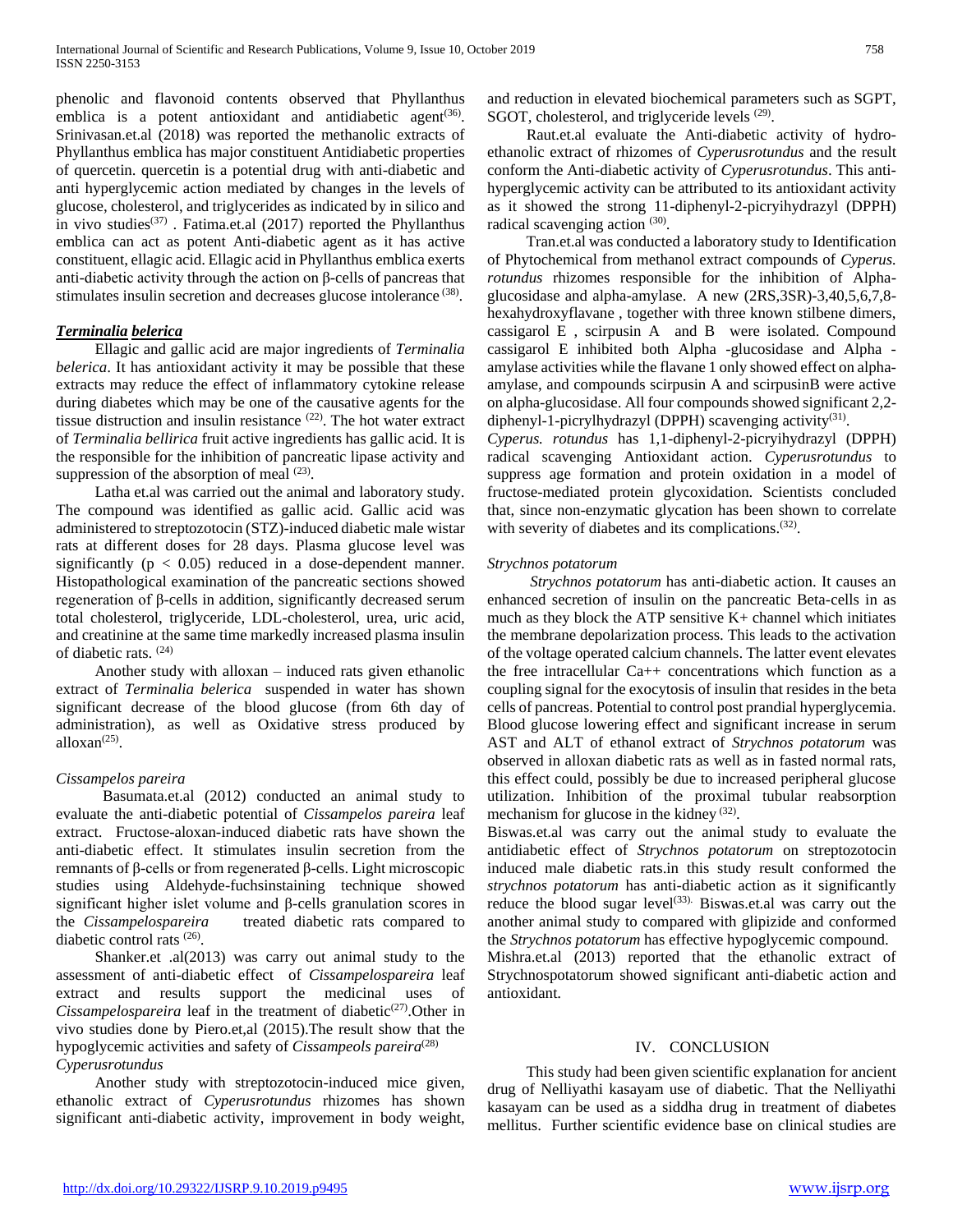recommended with appropriate study design, adequate sample size, and statistical evidence to prove its therapeutic action.

#### **REFERENCES**

- [1] 1. Park.K, Preventive and Social Medicine. Park's textbook 20th edition
- [2] 2. WHO (2017) Diabetic mellitus Fact sheet N°138
- [3] 3.Rashid.A.N.M,.Hossain.S, Hassan.N, Dash.B.k, Sapon.A, Sen.M.K, A review on medicinal plants with antidiabetic activity, Journal of Pharmacognosy and Phytochemistry 2014; 3(4): 149-159
- [4] 4. WHO (2018) Diabetes Fact sheet
- [5] 5.Parthiban.P, Thillaivanan.S, Kanakavalli.K, Deporal.P, Chilambuselvi.P, and Kalpana.A, A Review on Anti-Diabetic herbs in Siddha Medicine, International Journal of Pharmaceutical Archive-3(3), 2014, 338-345
- [6] 6.Thas.j.j., (2008) Siddha medicine--background and principles and the application for skin diseases,US National Library of Medicine national Insitutes of Health;26(1):62-78.
- [7] 7. WHO (2003) Guidelines on good agricultural and collection practices (GACP) for medicinal plants.
- [8] 8. Michael.W, Modes of Action of Herbal Medicines and Plant Secondary Metabolites, Medicines (Basel) V2 (3)2015 September
- [9] 9. WHO (2001) Legal status of Traditional Medicine and complementary/Alternative Medicine: A World wide Review.
- [10] 10. Mr.Vasuthevasathiri and Dr.veingadramaiyar Sarabenthira Vaithiya Muraigal- Neerizhivu Siddha bookSaraisvathimahal library in thainshavur
- [11] 11. Kumutharanjan.T, The assessment of the curing effect of mathumeha chooranam on those affected by mathumeka disease, International Journal of Scientific and Research Publications, Volume 3, Issue 1, January 2013.
- [12] 12. Govan.A.D.T, Macfarlane.S, Callander.R Pathology Illustrated 4th edition 1995
- [13] 13.Krishnaveni.M and Mirunalini.S ,Therapeutic potential of Phyllanthusemblica (AMLA): The ayurvedic wonder Journal of basic and clinical physiology and pharmacology 21(1):93-105 • January 2010.
- [14] 14.Dasaroju.S, andGottumukkala.K.MCurrent Trends in the Research of Emblicaofficinalis (Amla):A Pharmacological Perspective Int. J. Pharm. Sci. Rev. Res., 24(2), Jan – Feb 2014; nᵒ 25, 150-159
- [15] 15.Goyal.S.P.R.K,Shah.R.S,Tirgar.P.Rand Jadav.P.D,Experimental study on effect of hydroalcoholic extract of Emblicaofficinalis fruits on glucose homeostasis and metabolic parametersAn international Quarterty Journal of Research in Ayurveda 2013 Oct-Dec; 34(4): 440–444.
- [16] 16.Ado.M.A,Abas.F,Mohammed.A.S,Ghazali.H.M,Anti- and Pro-Lipase Activity of Selected Medicinal, Herbal and Aquatic Plants, and Structure Elucidation of an Anti-Lipase CompoundMolecules 2013, 18, 14651-14669; doi:10.3390/molecules181214651
- [17] 17.jayaweera.D.M.A Medicinal plants (indigenous and exotic) used in Ceylon part 11,the national science council of Sri lanka
- [18] 18. jayaweera.D.M.A Medicinal plants (indigenous and exotic) used in Ceylon part 111,the national science council of Sri lanka
- [19] 19. jayaweera.D.M.A Medicinal plants (indigenous and exotic) used in Ceylon part 1v,the national science council of Sri lanka
- [20] 20. Sivapalan.S Medicinal uses and Pharmacological activities of Cyperus rotundus Linn – A Review, International Journal of Scientific and Research Publications, Volume 3, Issue 5, May 2013
- [21] 21.Sultana.Z,Jami.M,S.I, Ali..M.E, Begum.M.M&Haque.M.M, Investigation of anti-diabetic effect of ethanolic extract of Phyllanthusemblica Linn. Fruits in experimental animal models.
- [22] 22. R;-Sabu.M.C, Kuttan.R Anti-diabetic activity of medicinal plants and its relationship with their antioxidant property Journal of Ethnopharmacology 81 (2002) 155-160
- [23] 23. Makihara.H, Shimada.T, Machida.E,Oota.MNagamine.R, and Tsubata.M,Preventive effect of Terminaliabellirica on obesity and metabolic disorders in spontaneously obese type 2 diabetic model mice The Japanese Society of Pharmacognosy and Springer 2011 July 2012, Volume 66, Issue 3, pp 459–467
- [24] 24. Latha.R.C.R ,Daisy Insulin-secretagogue, antihyperlipidemic and other protective effects of gallic acid isolated from TerminaliabellericaRoxb. instreptozotocin-induced diabetic rats,Chemico-Biological interactions,volume189,issues 1-2, Elsevier 5 January 2011, Pages 112-118.
- [25] 25. Sabu.M.C, Kuttan.R, Antidiabetic and antioxidant activity of Terminaliabelerica. Roxb, Indian Journal of Experimental Biology Vol. 47, April 2009, pp. 270-275
- [26] 26.Basumatai.C, Kalita.J.C, Mohana.P and Baruah.K.K, Anti-diabetic effect of Cissampelospareriralinn (Menispermaceae on fructose-aloxan diabetic rats International Journal of Integrative sciences, Innovation and Technology Jun. 2012, Vol. 1, Issue 2, pg 27-38
- [27] 27.Singayadav.K.NPrasadyadav.N,Shanker.K,Thomas.S ,Assessment of antidiabetic potential of Cissampelospareira leaf extract in streptozotocin– nicotinamide induced diabetic mice, Journal of Pharmacy Research 6(8):874- 878 • August 2013
- [28] 28.Piero.N.M, Eliud.N.N, Susan.K.N, George.O.O, Murugi.N.J and David.M, In Vivo Antidiabetic Activity and Safety In Rats of Cissampelospareira Traditionally Used In The Management of Diabetes Mellitus In Embu County, Kenya, Journal of Drug Metabolism and Toxicology Volume 6 • Issue 3 • 1000184
- [29] 29.Singh.P, Khosa.R.L, Mishra.G, and Jha.K.K, Anti-diabetic activity of ethanolic extract of Cyperusrotundus rhizomes in streptozotocin-induced diabetic mice Journal of pharmacy &BioAllied Sciences2015 Oct-Dec; 7(4): 289
- [30] 30.Raut.N.A, Gaikwad.N.JAntidiabetic activity of hydro-ethanolic extract of Cyperusrotundus in alloxan induced diabetes in rats, Elsevier December 2006, Pages 585-588
- [31] 31.Tran.H.H.T, Nguyen.M.C,, Le.H.T, Nguyen.T.L, Pham.T.B, &Chau.V.M, Inhibitors of a-glucosidase and a-amylase from Cyperusrotundus, Pharmaceutical Biology, Published online: 18 Sep 2013.
- [32] 32.Dhasarathan.P, Theriappan.P Evaluation of anti-diabetic activity of Strychonous potatorum in alloxan induced diabetic rats, Journal of medicine and medical sciences vol2(2)pp670-674 January 2011
- [33] 33. Biswas.A, Goswami.T.K, Ghosh.A, Paul.J,Banerjee.K, Halder.DHypoglycemic Effect of StrychnosPotatorum Linn were Compared with Glipizide on Male Diabetic Rats Indian Medical Gazette ---August 2014
- [34] 34.Dhasarathan.P, Theriappan.P Evaluation of anti-diabetic activity of Strychonouspotatorum in alloxan induced diabetic rats, Journal of medicine and medical sciences vol2(2)pp670-674 January 2011
- [35] 35. World Health Organization Diabetes country profiles in 2016;
- [36] 36. Bashir.A , Mushtaq.A & Mehboob.T Evaluation of Antioxidant and Antidiabetic activity of Phyllanthus emblica (Fruit),Biologia (Pakistan) June, 2018, 64 (1), 85-9
- [37] 37. Srinivasan.P,Viayakumar.s, Kothandaraman S, Palani M Anti-diabetic activity of quercetin extracted from Phyllanthus emblica L. fruit: In silico and in vivo approaches J pharm Anal 2018 Apr;8(2):109-118
- [38] 38.Fatima.N,Hafizur.R.m,Hameed.A,Ahmed.S, Nisar.M,Kabir.N Ellagic acid in Emblica officinalis exerts anti-diabetic activity through the action on β-cells of pancreas European Journal of Nutrition March 2017, Volume 56, Issue 2, pp 591–601

#### AUTHORS

**First Author** – Dr. S.Sivagowri, Ayurvedic Medical officer, Free Ayurvedic Dispensary Urumbri, Jaffna , Sri Lanka, Corresponding E-mail: sivagoeribsms@gmail.com